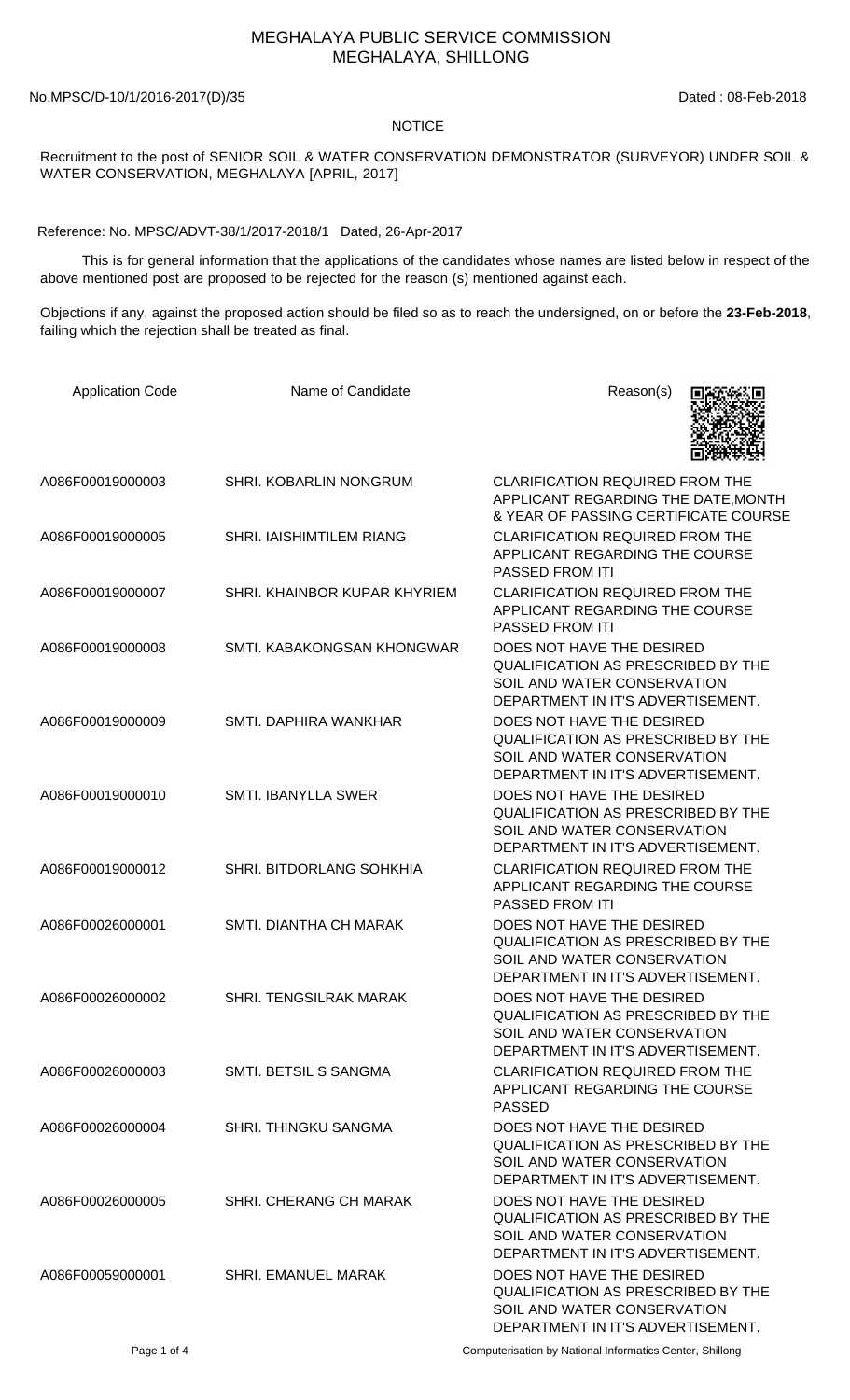| <b>Application Code</b> | Name of Candidate                 | Reason(s)                                                                                                                                  |
|-------------------------|-----------------------------------|--------------------------------------------------------------------------------------------------------------------------------------------|
| A086F00059000005        | SHRI. DHANLIROY BASAN             | DOES NOT HAVE THE DESIRED<br>QUALIFICATION AS PRESCRIBED BY THE<br>SOIL AND WATER CONSERVATION<br>DEPARTMENT IN IT'S ADVERTISEMENT.        |
| A086F00059000007        | SHRI. TEHSONGLANG SUTING          | DOES NOT HAVE THE DESIRED<br><b>QUALIFICATION AS PRESCRIBED BY THE</b><br>SOIL AND WATER CONSERVATION<br>DEPARTMENT IN IT'S ADVERTISEMENT. |
| A086F00059000009        | SHRI. LAMBHAH LAMARE              | <b>CLARIFICATION REQUIRED FROM THE</b><br>APPLICANT REGARDING THE COURSE<br>PASSED FROM ITI                                                |
| A086F00059000010        | <b>SMTI. ONISHA NONGSIEJ</b>      | DOES NOT HAVE THE DESIRED<br><b>QUALIFICATION AS PRESCRIBED BY THE</b><br>SOIL AND WATER CONSERVATION<br>DEPARTMENT IN IT'S ADVERTISEMENT. |
| A086F00059000013        | SHRI. KHRAWBOKLANG LYNGDOH        | <b>CLARIFICATION REQUIRED FROM THE</b><br>APPLICANT REGARDING THE COURSE<br>PASSED FROM ITI                                                |
| A086F00059000015        | SHRI. ELEAZER TEDY LANGSTANG      | DOES NOT HAVE THE DESIRED<br><b>QUALIFICATION AS PRESCRIBED BY THE</b><br>SOIL AND WATER CONSERVATION<br>DEPARTMENT IN IT'S ADVERTISEMENT. |
| A086F00059000016        | SHRI. DONLIBOK THABAH             | DOES NOT HAVE THE DESIRED<br><b>QUALIFICATION AS PRESCRIBED BY THE</b><br>SOIL AND WATER CONSERVATION<br>DEPARTMENT IN IT'S ADVERTISEMENT. |
| A086F00062000002        | <b>SHRI. SHAPHRANG BAIT RUMUT</b> | DOES NOT HAVE THE DESIRED<br><b>QUALIFICATION AS PRESCRIBED BY THE</b><br>SOIL AND WATER CONSERVATION<br>DEPARTMENT IN IT'S ADVERTISEMENT. |
| A086F00063000001        | <b>SHRI. KIRAN LYNGDOH</b>        | DOES NOT HAVE THE DESIRED<br><b>QUALIFICATION AS PRESCRIBED BY THE</b><br>SOIL AND WATER CONSERVATION<br>DEPARTMENT IN IT'S ADVERTISEMENT. |
| A086F00065000001        | <b>SHRI. AVON K MARAK</b>         | DOES NOT HAVE THE DESIRED<br><b>QUALIFICATION AS PRESCRIBED BY THE</b><br>SOIL AND WATER CONSERVATION<br>DEPARTMENT IN IT'S ADVERTISEMENT. |
| A086F00065000002        | SHRI. DIMCHANG CHIRIM K SANGMA    | DOES NOT HAVE THE DESIRED<br>QUALIFICATION AS PRESCRIBED BY THE<br>SOIL AND WATER CONSERVATION<br>DEPARTMENT IN IT'S ADVERTISEMENT.        |
| A086F00065000003        | SHRI. SOMBIRTH R MARAK            | DOES NOT HAVE THE DESIRED<br><b>QUALIFICATION AS PRESCRIBED BY THE</b><br>SOIL AND WATER CONSERVATION<br>DEPARTMENT IN IT'S ADVERTISEMENT. |
| A086W37198000002        | SHRI. JERRY MATBHALANG HUJON      | DOES NOT HAVE THE DESIRED<br>QUALIFICATION AS PRESCRIBED BY THE<br>SOIL AND WATER CONSERVATION<br>DEPARTMENT IN IT'S ADVERTISEMENT.        |
| A086W36410000002        | SMTI. BALARI KHARNAIDU            | DOES NOT HAVE THE DESIRED<br>QUALIFICATION AS PRESCRIBED BY THE<br>SOIL AND WATER CONSERVATION<br>DEPARTMENT IN IT'S ADVERTISEMENT.        |
| A086W36538000002        | SHRI. WATSON SIANGSHAI            | DOES NOT HAVE THE DESIRED<br><b>QUALIFICATION AS PRESCRIBED BY THE</b><br>SOIL AND WATER CONSERVATION<br>DEPARTMENT IN IT'S ADVERTISEMENT. |
| A086W25175000002        | SHRI. REMYLAND NONGRUM            | <b>CLARIFICATION REQUIRED FROM THE</b><br>APPLICANT REGARDING THE COURSE<br><b>PASSED FROM ITI</b>                                         |
| A086W36896000002        | SHRI. SATYA NARAYAN MEENA         | DOES NOT HAVE THE DESIRED<br><b>QUALIFICATION AS PRESCRIBED BY THE</b><br>SOIL & WATER CONSERVATION<br>DEPARTMENT IN IT'S ADVERTISEMENT    |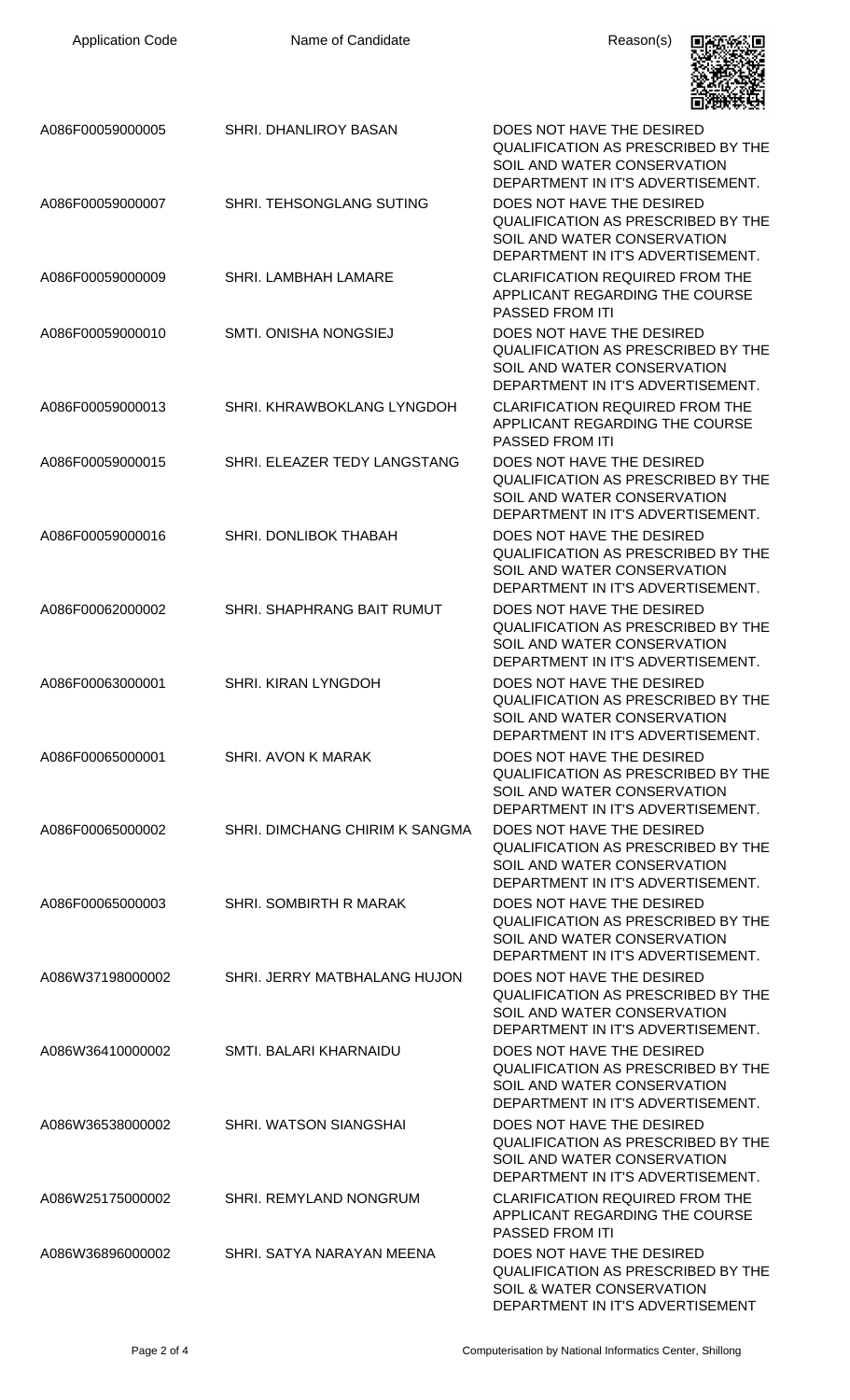| <b>Application Code</b> | Name of Candidate                        | Reason(s)                                                                                                                                  |
|-------------------------|------------------------------------------|--------------------------------------------------------------------------------------------------------------------------------------------|
| A086W37014000003        | <b>SHRI. BILSRANG MARAK</b>              | DOES NOT HAVE THE DESIRED<br>QUALIFICATION AS PRESCRIBED BY THE<br>SOIL AND WATER CONSERVATION<br>DEPARTMENT IN IT'S ADVERTISEMENT.        |
| A086W37006000003        | SMTI. TECYA A SANGMA                     | DOES NOT HAVE THE DESIRED<br><b>QUALIFICATION AS PRESCRIBED BY THE</b><br>SOIL AND WATER CONSERVATION<br>DEPARTMENT IN IT'S ADVERTISEMENT. |
| A086W37002000003        | SHRI. RIKGHESAL M SANGMA                 | DOES NOT HAVE THE DESIRED<br><b>QUALIFICATION AS PRESCRIBED BY THE</b><br>SOIL AND WATER CONSERVATION<br>DEPARTMENT IN IT'S ADVERTISEMENT. |
| A086W37540000003        | SMTI. ABIGAIL RUPA HUJON                 | DOES NOT HAVE THE DESIRED<br><b>QUALIFICATION AS PRESCRIBED BY THE</b><br>SOIL AND WATER CONSERVATION<br>DEPARTMENT IN IT'S ADVERTISEMENT. |
| A086W38323000003        | <b>SHRI. AIBORLANG SWER</b>              | DOES NOT HAVE THE DESIRED<br><b>QUALIFICATION AS PRESCRIBED BY THE</b><br>SOIL AND WATER CONSERVATION<br>DEPARTMENT IN IT'S ADVERTISEMENT. |
| A086W36569000003        | SMTI. DASIEWDORSHISHA SANCLEY            | DOES NOT HAVE THE DESIRED<br><b>QUALIFICATION AS PRESCRIBED BY THE</b><br>SOIL AND WATER CONSERVATION<br>DEPARTMENT IN IT'S ADVERTISEMENT. |
| A086W37155000003        | SMTI. CHEASA CUTY KOKNAL<br><b>MARAK</b> | DOES NOT HAVE THE DESIRED<br>QUALIFICATION AS PRESCRIBED BY THE<br>SOIL AND WATER CONSERVATION<br>DEPARTMENT IN IT'S ADVERTISEMENT.        |
| A086W37158000003        | SMTI. PRIYA NOKSERA R MARAK              | DOES NOT HAVE THE DESIRED<br><b>QUALIFICATION AS PRESCRIBED BY THE</b><br>SOIL AND WATER CONSERVATION<br>DEPARTMENT IN IT'S ADVERTISEMENT. |
| A086W28583000003        | SMTI. IAHUNLANG DOTNI                    | DOES NOT HAVE THE DESIRED<br><b>QUALIFICATION AS PRESCRIBED BY THE</b><br>SOIL AND WATER CONSERVATION<br>DEPARTMENT IN IT'S ADVERTISEMENT. |
| A086W35287000004        | <b>SHRI. SPARLY MARING</b>               | DOES NOT HAVE THE DESIRED<br>QUALIFICATION AS PRESCRIBED BY THE<br>SOIL AND WATER CONSERVATION<br>DEPARTMENT IN IT'S ADVERTISEMENT.        |
| A086W19465000004        | SHRI. MANBHALANG KHONGBUH                | <b>CLARIFICATION REQUIRED FROM THE</b><br>APPLICANT REGARDING THE COURSE<br><b>PASSED FROM ITI</b>                                         |
| A086W26825000005        | SHRI. JOEJOE CURLY KHARIR                | DOES NOT HAVE THE DESIRED<br><b>QUALIFICATION AS PRESCRIBED BY THE</b><br>SOIL AND WATER CONSERVATION<br>DEPARTMENT IN IT'S ADVERTISEMENT. |
| A086W27395000005        | SMTI. IDASKHEMTI NONGKYNRIH              | DOES NOT HAVE THE DESIRED<br><b>QUALIFICATION AS PRESCRIBED BY THE</b><br>SOIL AND WATER CONSERVATION<br>DEPARTMENT IN IT'S ADVERTISEMENT. |
| A086W20852000006        | SMTI. SUNDAY DEVIA CH MOMIN              | DOES NOT HAVE THE DESIRED<br><b>QUALIFICATION AS PRESCRIBED BY THE</b><br>SOIL AND WATER CONSERVATION<br>DEPARTMENT IN IT'S ADVERTISEMENT. |
| A086W24075000006        | SHRI. HASHWA RYNGKSAI                    | DOES NOT HAVE THE DESIRED<br><b>QUALIFICATION AS PRESCRIBED BY THE</b><br>SOIL AND WATER CONSERVATION<br>DEPARTMENT IN IT'S ADVERTISEMENT. |
| A086W19751000006        | SHRI. KYRSHANBOKLANG RANI                | DOES NOT HAVE THE DESIRED<br><b>QUALIFICATION AS PRESCRIBED BY THE</b><br>SOIL AND WATER CONSERVATION<br>DEPARTMENT IN IT'S ADVERTISEMENT. |
| A086W16554000006        | SMTI. JACOBY CH MOMIN                    | DOES NOT HAVE THE DESIRED<br><b>QUALIFICATION AS PRESCRIBED BY THE</b><br>SOIL AND WATER CONSERVATION                                      |

Page 3 of 4 Computerisation by National Informatics Center, Shillong